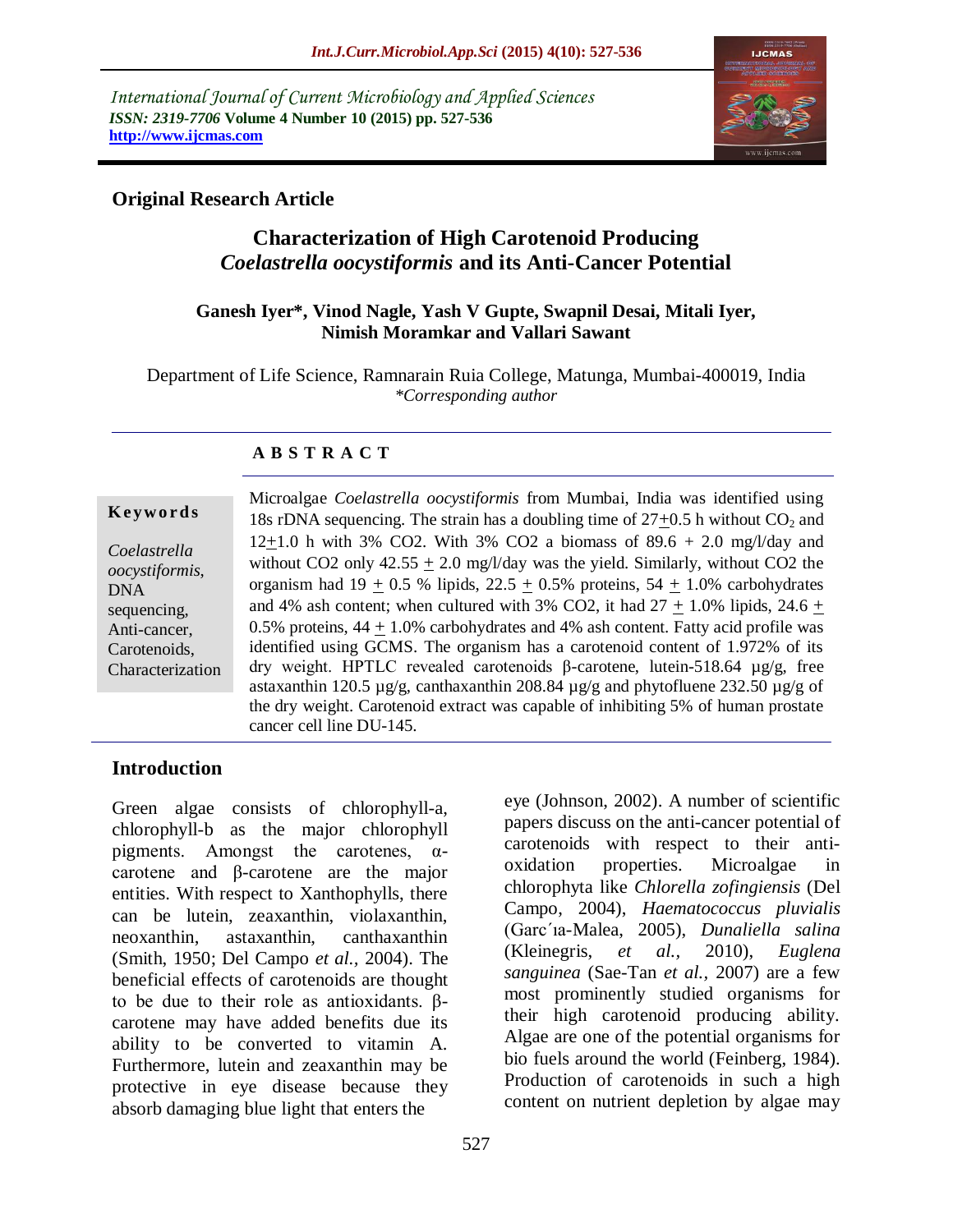be to protect themselves from heat and ultraviolet rays during resting phases when there is drought (Kana *et al.,* 1998).

The aim of the investigation was to identify the particular strain using DNA sequencing, estimate its carotenoid production and to test its anti-cancer activity.

# **Materials and Methods**

BG11 media procured from HiMedia Laboratories, Mumbai (Product Code: M1541) was used to isolate & culture the strain *Coelastrella oocsytiformis*  (J.W.G.Lund) E. Hegewald & N.Hanagata 2002 from Vasind (19.407512° N, 73.264773° E), near Mumbai, India. Composition of Media BG11 from HiMedia Laboratories, Mumbai - all ingredients in g/l is as follows Sodium nitrate-1.500; Dipotassium hydrogen phosphate-0.0314; Magnesium sulphate-0.036; Calcium chloride dehydrate-0.0367; Sodium carbonate-0.020; Disodium magnesium EDTA-0.001; Citric acid - 0.0056; Ferric ammonium citrate - 0.006; Final pH=7.1 after sterilization. Culture Conditions in the laboratory were maintained at Temperature: 25 degree Celsius; Light: 5000 lux; Light Cycle: 12 hours light & 12 hours dark.

# **DNA extraction, Polymerase Chain Reaction of 18s rDNA sequence**

The culture was centrifuged at 15000 rpm for 10 min. After centrifugation minimum amount of T10E1 buffer was added to the pellet and again centrifuged for 10 min. The pellet was then treated with 10% SDS (about 50 µl), the tubes were then kept in a water bath for 20 min at 60°C. An equal volume of Tris buffer phenol was added, inverted and mixed for 15 min and again centrifuged for 1 min at 4°C at 7500 rpm. After centrifugation, the upper aqueous layer was taken with the help of micropipette and an

equal volume of phenol: chloroform: isoamyl alcohol mixture was added. It was mixed for 15 min at room temperature and centrifuged for 5 min at 4°C at 10000 rpm. The supernatant was transferred to a new eppendorf tube and an equal volume of isoamyl alcohol: chloroform mixture was added. It was gently mixed for 15 min at R.T. It was then centrifuged at 10000 rpm for 5 min at R.T. Again the upper aqueous layer was taken in a new eppendorf tube and 1/10th volume of 3M sodium acetate solution (pH-5.2) was added and shaken for 5 min. Twice the volume of ethanol was added and mixed gently by inversion 2-3 times. Incubated at -20°C for 20 min, centrifuged at 10000 rpm for 10 min and to the pellet again 500 µl of ethanol was added, inverted a few times and spun at 14000 rpm for 2 min at 4°C. The pellet was air dried and then 10-15 µl of T10E1 buffer was added and the genomic DNA was stored at  $4^{\circ}$ C.

# **PCR and DNA sequencing**

The PCR amplifications was performed in 25 μl reactions with Taq master mix (HiMedia Master Mix, HiMedia laboratories Pvt. Ltd, Mumbai, India), 1 μl of each 5 µM primer, and 1 μl of template. Reactions were performed in a thermo-cyclers (Bio-Era Peltier Grade) under the following thermal profile: The PCR program consisted of one step at 95°C for 5 min (initial denaturation), followed by 35 cycles with 95°C for 30 s, 55 °C for 30 s (primer annealing) and 72°C and a final step at 72°C for 10 min (final extension) and last cooling to 4°C. The 18SF2 5'- GTCAGAGGTGAAATTCTTG GATTTA -3' as forward primer and 18SR2 5'- AGGGCAGGGACGTAATCAACG -3' as reverse primer. The amplicon obtained was sequenced using Sanger's Dideoxy method at GeneOmbio Technologies Pvt. Ltd, Pune. The 18s rDNA sequence obtained was analyzed using NCBI-BLAST and the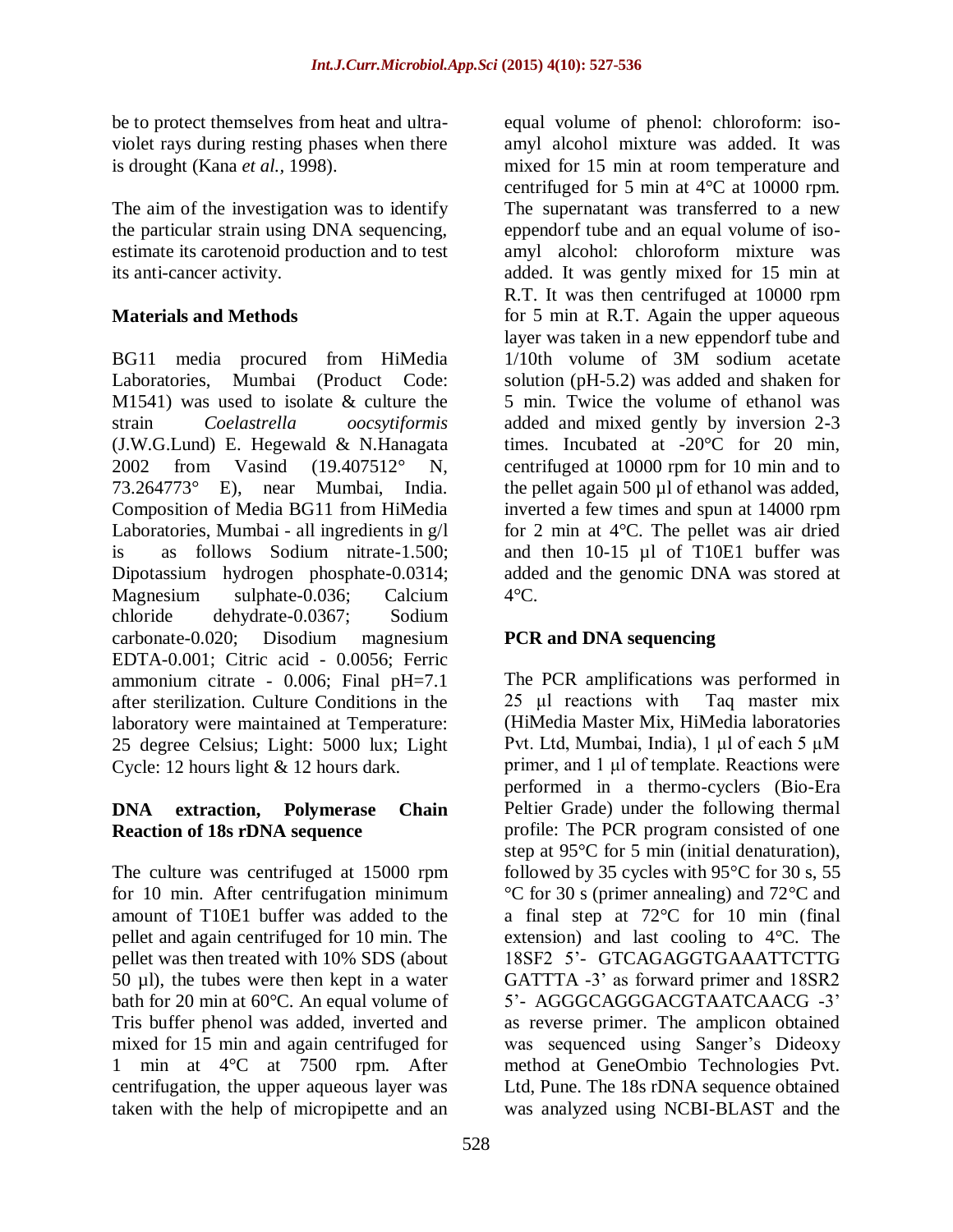following sequences were randomly selected sequence for genus Coelastrella for constructing a Phylogenetic tree using Unweighted Pair-Group method with Arithmetic Mean (UPGMA)

>gi|669688764|gb|KM020171.1|

Coelastrella sp. SAG 2470 18S ribosomal RNA gene, partial sequence

>gi|57864399|dbj|AB012848.2| *Coelastrella oocystiformis* gene for 18S rRNA >gi|669688681|gb|KM020088.1|

*Coelastrella oocystiformis* strain SAG 277-1 18S ribosomal RNA gene, partial sequence >gi|480327716|gb|JX513882.1| Coelastrella terrestris strain CCALA 476 18S ribosomal RNA gene, partial sequence; internal transcribed spacer 1, 5.8S ribosomal RNA gene, and internal transcribed spacer 2, complete sequence; and 28S ribosomal RNA gene, partial sequence

>gi|12964687|dbj|AB055800.1| Coelastrella saipanensis gene for 18S ribosomal RNA, complete sequence

## **Effect of CO<sup>2</sup> on biomass generation**

*Coelastrella oocystiformis* was cultured using BG11 liquid media by supplying 3% carbon – di-oxide  $(CO_2)$  daily for 1 hour. The total volume of culture was 1000 ml. The culture was then harvested on completion of 10th Day by centrifugation and dried in hot air oven at 60°C to obtain dry biomass.

This biomass for each culture was weighed using weighing balance. pH of media was monitored using pH strips. With the  $CO<sub>2</sub>$ supplied culture, a control culture without  $CO<sub>2</sub>$  was also cultured to identify the difference in characters and growth rate.

## **Proteins and carbohydrate estimation**

Protein content was estimated quantitatively by Folin-Lowry Method (Sharma *et al.,*

2012). Phenol–Sulphuric Acid method of DuBois *et al.* (1956) was used for estimation of Carbohydrates.

#### **Lipid Extraction, Esterification of the extracted lipids & GCMS fatty acid profiling**

Lipid extraction was performed using Bligh & Dyer Method 1959. The extracted lipids were weighed gravimetrically. The lipids were profiled for their fatty acid content using Gas Chromatography Mass Spectroscopy (GC-MS) Gas Chromatography Mass Spectroscopy: Esterification reagent preparation: 0.6 N Methanolic HCl. For every 3mg of lipids, add 5ml of esterification reagent in the round bottom flask with lipids. The round bottom flask was subjected to 60oC temperature for 2 h in water bath to fasten the process of esterification. The esterified component was transferred to a test tube, to which 2 ml hexane was added. The solution was mixed thoroughly and the upper hexane layer was collected in separate glass vials and hexane was evaporated at room temperature. 1ml Chloroform was added to the remaining fraction of esterified component and was injected in Gas Chromatography Mass Spectroscopy (GC-MS) machine Shimazdu GC-MS-QP2010 Ultra. The parameters of GC for the detection were as follows: Total flow 24.5 ml/min, Column flow 3.59 ml/min, Linear velocity 70.4, Purge flow 3.0, Total run time: 50.0mins, Carrier gas: Helium. The column used was 30 meter FAMEWAX Column (USP G16) from Restek Corporation.

## **Extraction, Estimation and Analysis of Pigments**

The pigments were extracted separately from green and orange (carotenoid) stage of *Coelastrella oocystiformis*. Dried Algal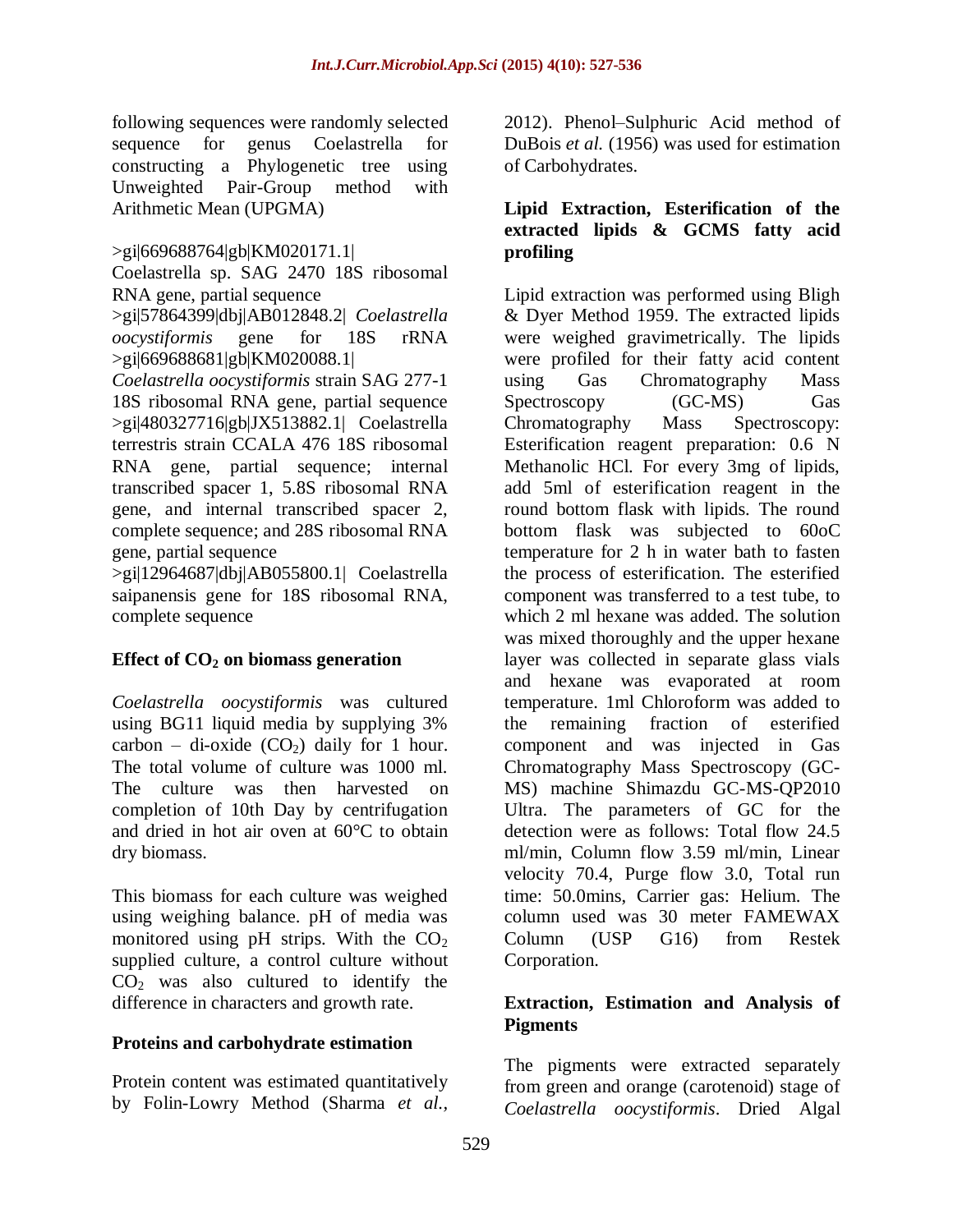Biomass was used for extraction and estimation of pigments. Bligh & Dyer Method 1959 was used for extraction of total carotenoids. After extraction, chloroform was allowed to evaporate and the residual carotenoids were dissolved in petroleum ether. U.V.-Vis Spectrum was recorded and analyzed. The equipment used for analysis is BIOERA made Catalogue No. BI/CI/SP/SB-S-03 - Single Beam UV-Vis Spectrophotometer with Software. Quartz cuvettes were used for measuring the optical density in Ultraviolet range 200nm-390nm & glass cuvettes were used for measuring the optical density in visible spectrum 390- 700nm (Eijckelhoff and Dekker 1997). The total carotenoid content and chlorophyll content were estimated using the following formula:

Chlorophyll a  $(Ca) = 11.93$  x A664 - 1.93 x A647

Chlorophyll b  $(Cb) = 20.36$  x A647 - 5.50 x A664

Total Chlorophyll = Chlorophyll a + Chlorophyll b

Total Carotenoids =  $1000 \text{ x}$  A470 - 2.270 x Ca - 81.4 x Cb / 227

(Sükran *et al.,* 1998; Jefferey and Humphrey, 1975).

HPTLC was performed using Merck HPTLC plates silica gel 60 F 254. The solvent system used was a fresh mixture 25% acetone in hexane (Grung, D'Souza, Borowitzka and Liaaen- Jensen, 1992). The size of the plate used was 10 x 10 cm & the solvent front run was 8 cm. Sample application was performed using CAMAG Linomat IV and the results were observed and analyzed using CAMAG TLC Scanner "Scanner 211407" and winCATS Planar Chromatography Manager respectively.

Anti-Cancer Potential The extracted pigments of the red cells of *Coelastrella oocystiformis* which consisted mainly of carotenoids was tested for its potential towards cancer cell growth inhibition using in-vitro assay at anti-cancer drug screening facility (ACDSF) at Advanced Centre for Treatment Research and Education in Cancer, Kharghar, Navi Mumbai, India. Human prostate cancer cell line DU-145 was used for the assay. Ethanol was used to dissolve the extracted pigments and was used as negative control and Adriamycin (ADR) drug was used as positive control.

#### **Results and Discussion**

#### **DNA sequencing and Phylogenetic Tree analysis**

**Fig.1** *Coelastrella oocystiformis* (J.W.G.Lund) Hegewald and Hanagata (2002)



**Basionym:** *Scotiella oocystiformis* J.W.G. Lund

**Synonym:** *Scoltiellopsis oocystiformis*  (J.W.G.Lund) Puncocharova and Kalina.

**Description:** Cells 4.5 µm wide, 7 µm long solitary lemons shaped to broadly ovoid, with pyrenoid; asexual reproduction by spindle-shaped or broadly oval autospores arranged three dimensionally in mother cell and released by fracture of mother cell wall.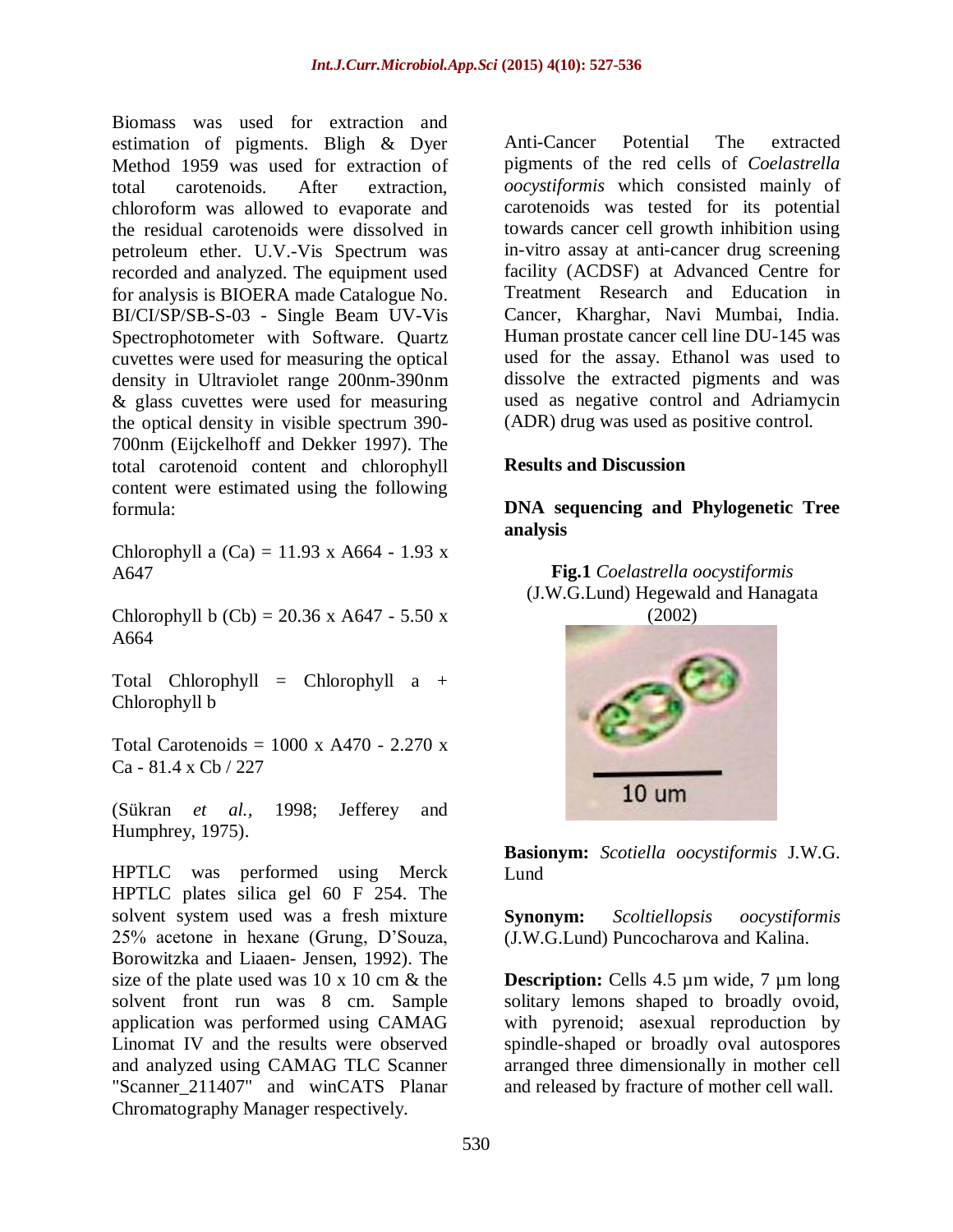**Fig.2** 704 base pair 18s rDNA sequence of the amplified fragment using 18s F2 and 18s R2 primers

| I TCCTTGACTG CGTCCGCATT TGCCAGGATG TTTTCATTAA TCAAGAACGA   |
|------------------------------------------------------------|
| AAGTTGGGGG                                                 |
| 61 CTCGAAGACG ATTAGATACC GTCGTAGTCT CAACCATAAA CGATGCCGAC  |
| TAGGGATTGG                                                 |
| 121 CGAATGTTTT TTTAATGACT TCGCCAGCAC CTTATGAGAA ATCAAAGTTT |
| <b>TTGGGTTCCG</b>                                          |
| 181GGGGGAGTAT GGTCGCAAGG CTGAAACTTA AAGGAATTGA CGGAAGGGCA  |
| <b>CCACCAGGCG</b>                                          |
| 241 TGGAGCCTGC GGCTTAATTT GACTCAACAC GGGAAAACTT ACCAGGTCCA |
| <b>GACATAGTGA</b>                                          |
| 301 GGATTGACAG ATTGAGAGCT CTTTCTTGAT TCTATGGGTG GTGGTGCATG |
| <b>GCCGTTCTTA</b>                                          |
| 361 GTTGGTGGGT TGCCTTGTCA GGTTGATTCC GGTAACGAAC GAGACCTCAG |
| <b>CCTGCTAAAT</b>                                          |
| 421 AGTCCTAGTT GCTTTTTGCA GCTAGCTGAC TTCTTAGAGG GACTATTGGC |
| <b>GTTTAGTCAA</b>                                          |
| 481 TGGAAGTATG AGGCAATAAC AGGTCTGTGA TGCCCTTAGA TGTTCTGGGC |
| <b>CGCACGCGCG</b>                                          |
| 541 CTACACTGAT GCATTCAACA AGCCTATCCT TGACCGAAAG GTCCGGGTAA |
| <b>TCTTTGAAAC</b>                                          |
| 601 TGCATCGTGA TGGGGATAGA TTATTGCAAT TATTAGTCTT CAACGAGGAA |
| <b>TGCCTAGTAC</b>                                          |
| 661 GCACATAAAA AATCAGCTTG CGTTGATACG TCCCCCTGCC CTAA       |
|                                                            |

The 18s rDNA sequence of the amplified fragment using 18s F2 and 18s R2 primers is provided in figure 2.

**Fig.3** A Phylogenetic tree of randomly selected sequences from the results of BLAST were aligned using MEGA 6, ClustalW standard parameters. Phylogenetic tree was constructed using UPGMA in MEGA 6 where A= *Coelastrella oocystiformis*

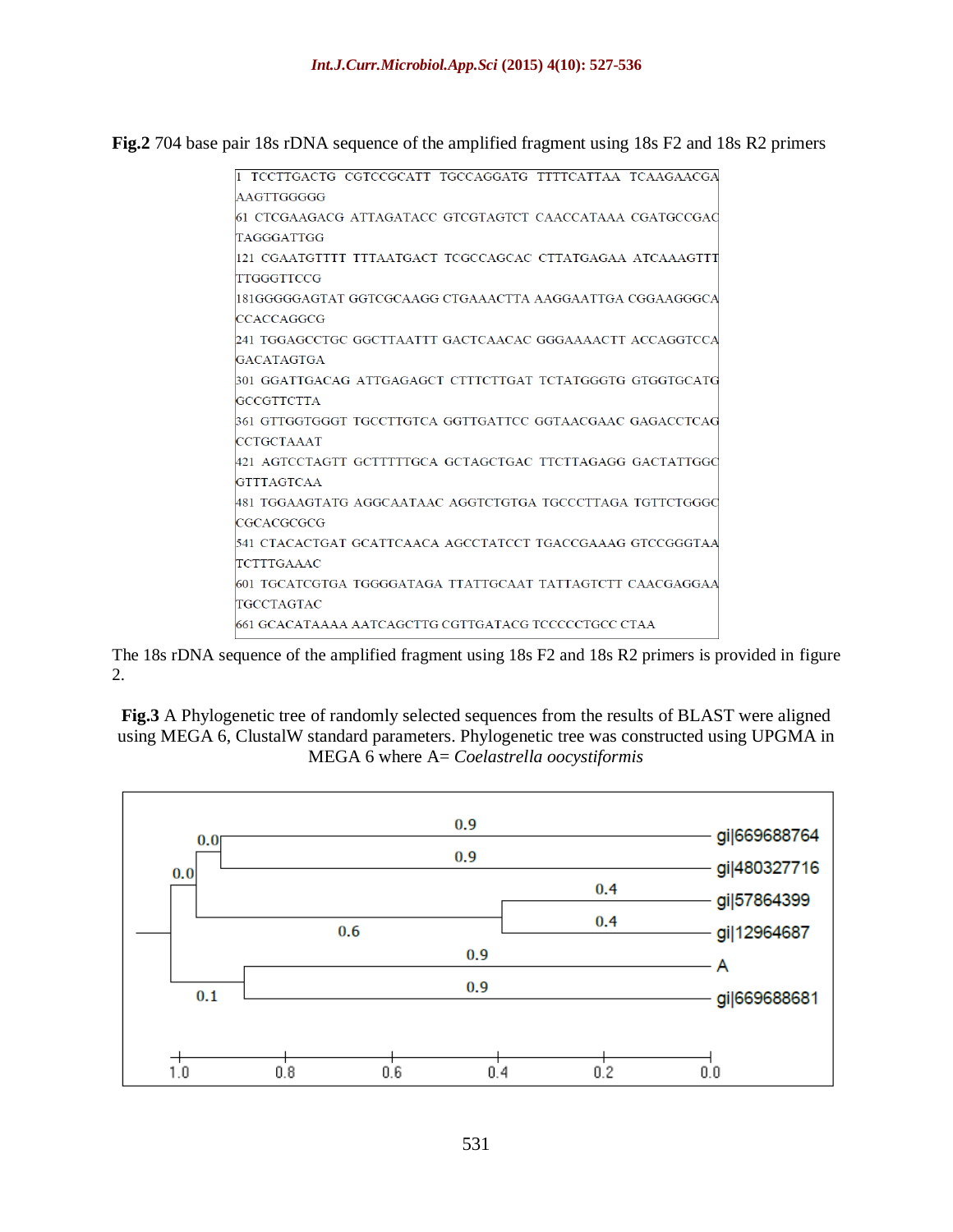The Phylogenetic tree as observed in figure 3. *Coelastrella oocystiformis* being studied is labelled as "A" in figure 3. "A" is has maximum similarity to the sequence of >gi|669688681 and thus the two share a common ancestor. The closest sequences are >gi|57864399 & >gi|12964687 with a distance of 0.4 that separate them from a common ancestor. These organisms are further closely related to  $>g$ i|669688764 & >gi|480327716.

The common ancestors to all the above organisms is related to the common ancestor for "A" and >gi|669688681. NCBI-BLAST proved a 98% similarity to all the sequences. The overall tree helps us to understand the similarity of 18s rDNA sequence of *Coelastrella oocysitformis* "A" to other DNA sequences of *Coelastrella* in the database of NCBI and also confirms the identity of the organism being studied.

## **Effect of CO<sup>2</sup> on biomass generation and estimation of lipids, proteins, carbohydrates and ash content**

The culture of *Coelastrella oocystiformis* has a doubling time of  $27 \pm 0.5$  h without  $CO<sub>2</sub>$  and  $12+1.0$  h with 3% CO2. Dry biomass obtained on growth without supply of  $3\%$  carbon-di- oxide was  $42.55 + 2.0$ mg/l/day and with 3% carbon-di-oxide was 89.6 + 2.0 mg/l/day. The estimation of biological characters is provided in figure 4. Gas Chromatography Mass Spectroscopy was used to identify the fatty acid profile of this strain. The major fatty acids present in green cells were Undecanoic acid, Tricosanoic acid, Hexadecanoic acid, 9,12- Hexadecadienoic acid, 7,10,13-Hexadecatrienoic acid, 4,7,10,13 Hexadecatretranoic acid, 9-Octadecenoic acid, 9,12-Octadecadienoic acid, gammalinolenic acid, 9,12,15- Octadecatrienoic acid, cis-6,9,12,15-Octadecatetraenoic acid.

**Fig.4** Estimation of biological characters lipids, proteins, carbohydrates and ash. extraction, estimation and analysis of pigments



#### **Extraction, Estimation and Analysis of Pigments**

Chlorophylls and carotenoids are the major

pigments in Chlorophyta. One of the observations for this particular strain was its ability to produce high carotenoids under long time stationary phase with nutrient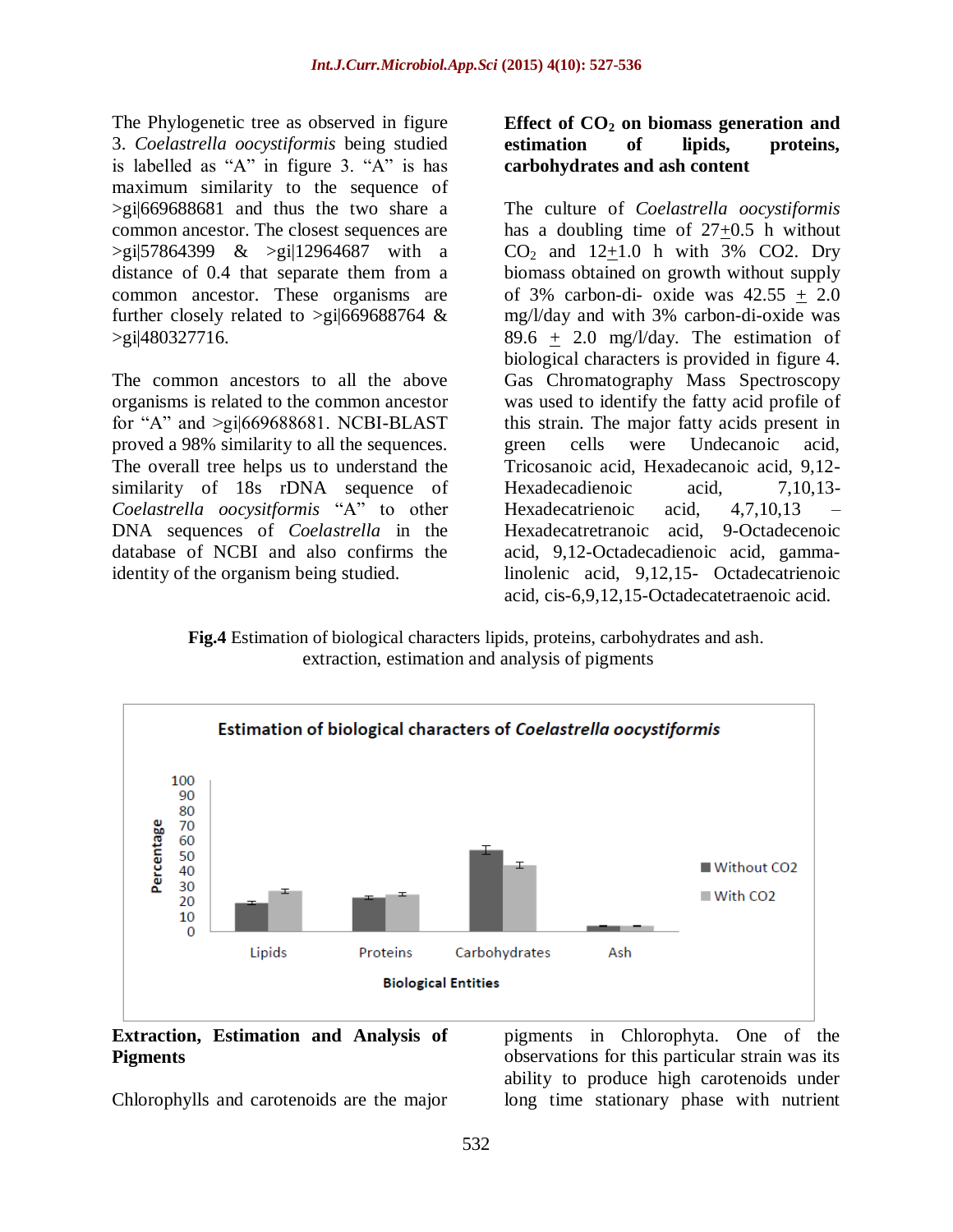depletion. This particular phenomenon may be similar to formation of aplanospores as observed in *Haematococcus pluvialis* by Grung *et al.* (1992). Table 1 represents the estimates obtained for Chlorophyll a, Chlorophyll b, total Chlorophyll, Total Carotenoids and the percentage of Chlorophyll and carotenoids present in the particular strain of *Coelastrella oocystiformis*. *Euglena sanguinea* is one strain that is known for its high carotenoid production (Grung and Liaaen-Jensen, 1993) and the table 1 also compares the carotenoid contents of *Coelastrella oocystiformis* and *Euglena sanguinea* Ehrenberg. Sae-Tan *et al.* (2007) reported *E. sanguinea* had an average carotenoid content of 0.5497±0.0044, 3.5906±0.5147 and  $4.0603 \pm 1.0308$  mg/g cell dry weight using the three methods. Garc´ıa- Malea *et al.*  (2005) have described *Euglena sanguinea* to have total carotenoid content of 1.5% of the dry weight. Thus the strain being studied here has a potential for high carotenoid production. The strain as observed under florescent microscope and light microscope

at high carotenoid produce are shown in figure 5. The images show green cells (in white light) with chlorophyll red florescence and reddish-orange cells (in white light) with less chlorophyll florescence. Apart from these two cells, the population also consisted of white or colourless cells (in white light) which fluoresced blue. Blue florescence of these cells may be due to presence of phytoene or phytofluene as Engelmann *et al.* (2011) and Erdoğan *et al.*  (2015) mentioned that phytoene and phytofluene act as precursors for carotenoids. This also shows that within a population of algal cells, few cells possess chlorophyll and continue their normal growth, whereas cells which had to protect themselves or form spores due to nutrient depletion will initiate the process of carotenoid formation. The carotenoid accumulation started when a highly dense culture of above 2.0 at 700 nm was kept at rest without any agitation or aeration for a period of 30–60 days. The maximum accumulation occurs being after 60th day.

**Fig.5** *Coelastrella oocystiformis* cell - a) blue fluorescence under florescence microscope using blue filter b) colourless under white. c&d) orange cells have faint red to orange fluorescence and the chlorophyll rich green cells have bright pink to red florescence under florescence microscope & white light

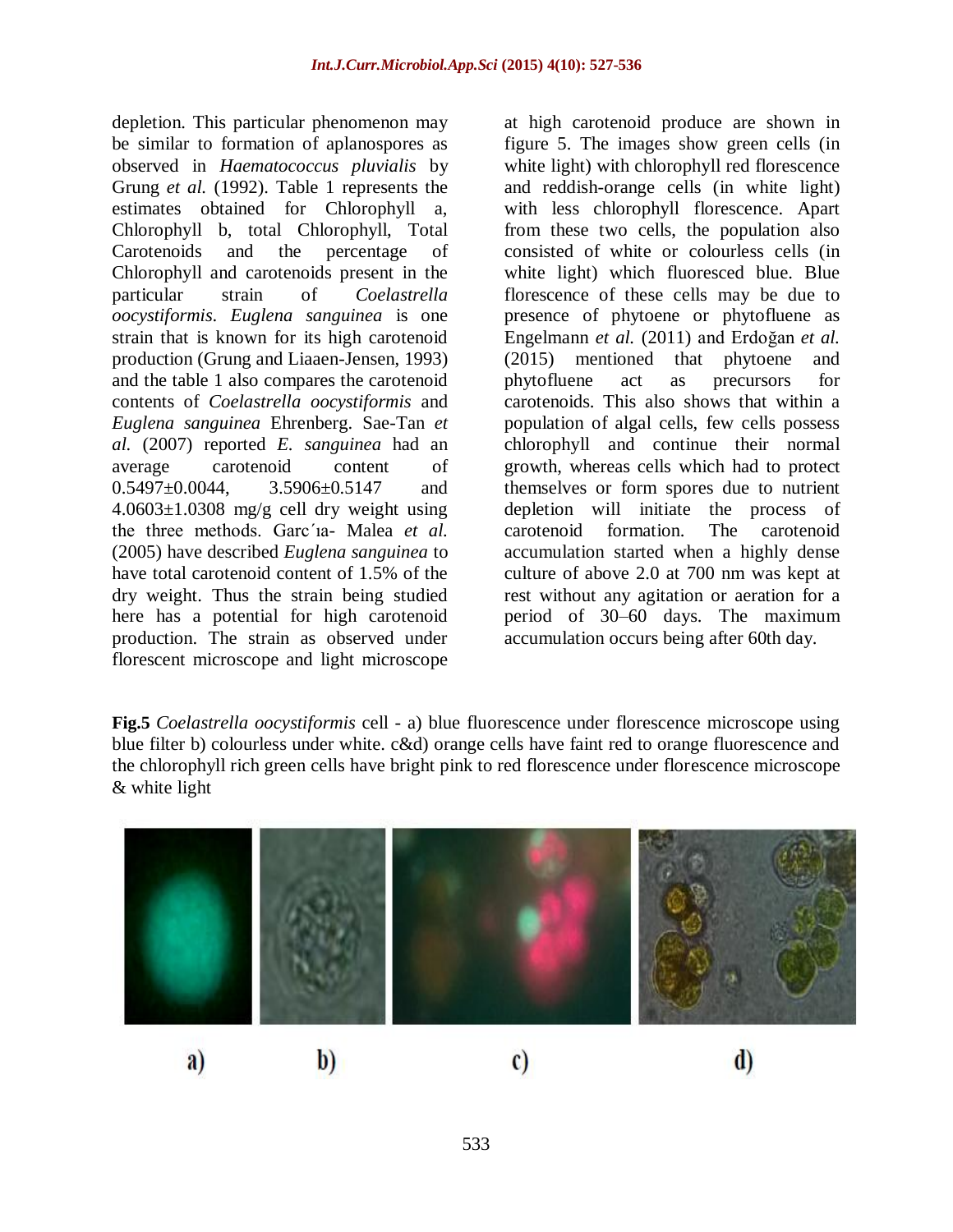| <b>Contents</b>                | Coelastrella oocystiformis |                    | Euglena sanguinea |
|--------------------------------|----------------------------|--------------------|-------------------|
|                                | <b>Red cells</b>           | <b>Green cells</b> | <b>Red cells</b>  |
| Total Chlorophyll-a (µg /      | 1.675                      | 2.014              | 1.444             |
| ml)                            |                            |                    |                   |
| Total Chlorophyll-b (µg /      | 0.49                       | 1.018              | 0.404             |
| ml)                            |                            |                    |                   |
| Total Chlorophyll (µg / ml)    | 2.165                      | 3.032              | 1.849             |
| Chlorophyll (%)                | 0.216                      | 0.303              | 0.184             |
| Total Carotenoids ( $\mu$ g/g) | 1972.05                    | 129.62             | 1986.75           |
| Carotenoids (%)                | 1.972                      | 0.130              | 1.986             |

**Table.1** Estimation of Pigments between green cells and red cells of *Coelastrella oocystiformis* and red cells of *Euglena sanguinea*

**Fig.6** Molar drug concentration vs % control growth. Pigment LS-01 is the extracted pigment of *Coelastrella oocystiformis*



Microalgae *Chlorella vulgaris* contains 2.16% chlorophyll-a, 0.59% chlorophyll-b, and 0.385% carotenoids (Sharma *et al.,* 2012). It can have 3% of chlorophyll content in its dry biomass (Kong *et al.,* 2011).

*Scenedesmus dimorphus* had a growth rate of 558 mg/litre for which it contained 3 mg/litre of Chlorophyll and 1 mg/ litre of carotenoids (Velichkova *et al.,* 2013). *Scenedesmus protuberans* had 1.45 mg/g of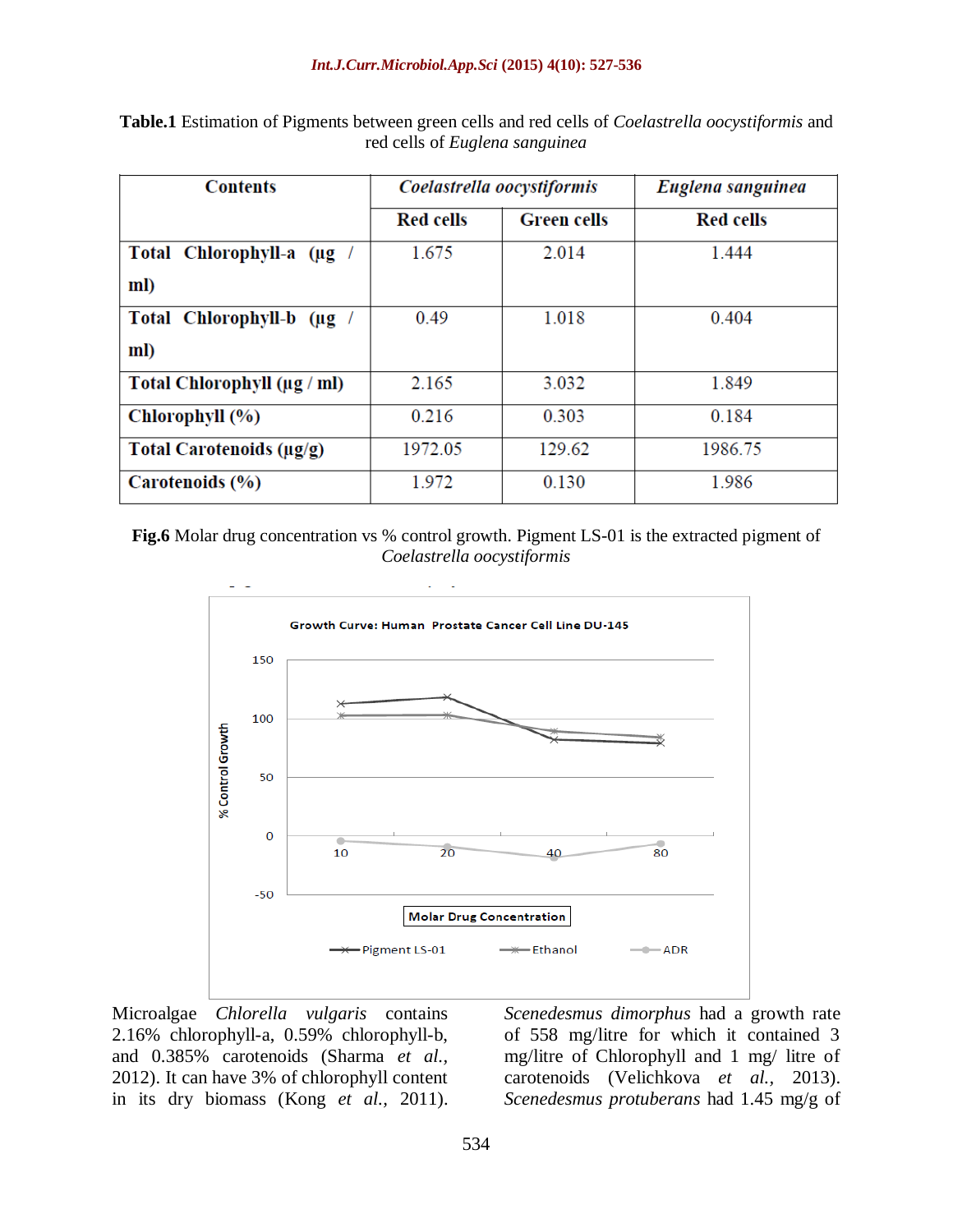violaxanthin, 2.47 mg/g of all-trans-lutein, 0.15 mg/g of all -trans-α-carotene, 0.55 mg/g of all-trans-β- carotene, and 0.20 mg/g if 9 or 9'-cis-β-carotene (Erdoğan *et al.,* 2015). *Scenedesmus almeriensis* was studied by Sa´nchez, *et al.* (2008) where at increased salinity of media, increase in light radiance and increase in temperature at about 48°C the culture could accumulate carotenoids, where 0.53% of its dry biomass was lutein.

HPTLC of the extracted carotenoids helped in identification of compounds. The total quantity of carotenoid obtained was 1.972 µg. The winCATS software enabled in measurement of area of each carotenoid under the band and this area to concentration ratio was used to calculate the concentration of each carotenoid. β-carotene could not be quantified as the Rf value matched with that of the solvent front, however it was present in the sample. The organism could produce 518 µg/g of lutein (Rf-0.23), 120 µg/g of free astaxanthin (Rf-0.36), 208 µg/g of canthaxanthin (Rf-0.39) and 232  $\mu$ g/g of phytofluene (Rf-0.68). A total of 9 different bands were observed in the sample, which indicate presence of those many carotenoid compounds, however only 4 could be identified with help of standards.

## **Anti-Cancer Potential**

The results of in-vitro tests are shown in figure 6. Ethanol was used as a negative control and at concentration of 40 µg/ml 89% growth of DU-145 cells could be observed; whereas at 80 µg/ml only 84% cell growth was observed. The extracted carotenoids dissolved in ethanol of *Coelastrella oocystiformis* showed 82% growth of DU-145 at a concentration 40 µg/ml and 79% growth at a concentration 80 µg/ml. The results thus suggest carotenoids were capable of 5% more cells than ethanol. 5% inhibition of cancer cell line DU-145 is

not a significant value with respect to the active drugs that are used presently, however the potential as an anti-cancer agent cannot be denied. None the less, unlike ADR the carotenoids are much less harmful to the normal cells during the treatment of cancer. It can be postulated that the carotenoids can be used as a adjunct so as to reduce the effective concentration of a cancer drug. This will cause less harm to the normal cells present besides the tumour growth.

In conclusion, the organism isolated is identified as *Coelastrella oocystiformis* using 18s rDNA sequencing. The growth rate under conditions where 3% CO2 is supplied was determined to be twice of the growth rate when CO2 was not provided. Also there was 40% increase in the lipid content when CO2 was provided during growth. Under high carotenoid accumulation, the strain is capable of producing 2% carotenoids, which contain βcarotene, lutein, free astaxanthin, canthaxanthin and phytofluene. With a growth rate of approximately 90 mg/l/day, the strain is capable of producing 18 mg of lipids/l/day. Anti-cancer activity of the carotenoid fraction of this strain is minimal; however it reflects potential at higher concentrations. The study provides a detailed characterization of the strain *Coelastrella oocystiformis* and the results suggest it to be an important strain for algal industry.

# **Highlights**

- 3% CO2 per day increases algal biomass doubly.

- 2% Carotenoids producing algal strain *Coelastrella oocystiformis*

- Potential for development of anti-cancer agent

- HPTLC analysis of carotenoids